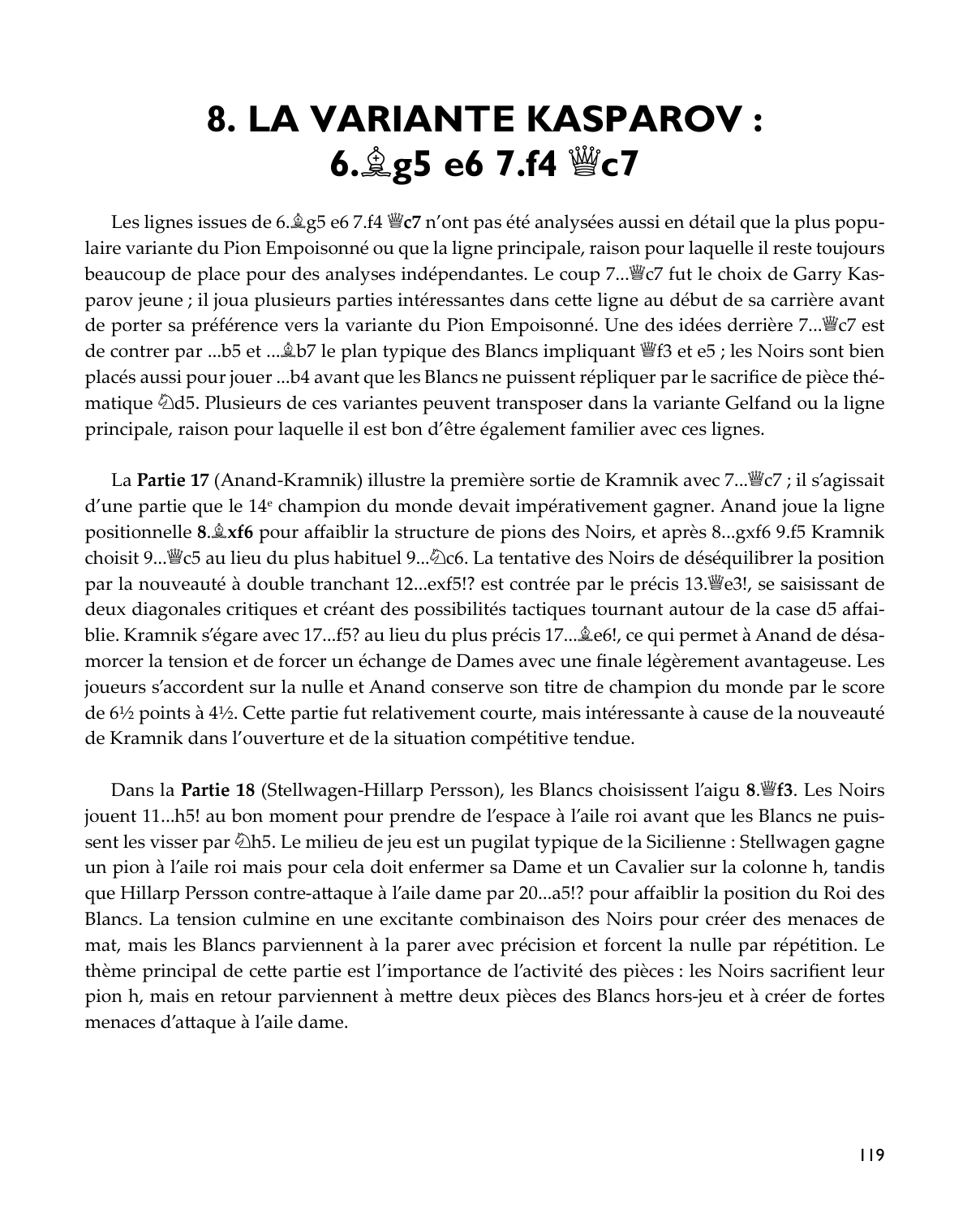#### **PARTIE 17**

## Viswanathan Anand | Vladimir Kramnik

Match pour le Championnat du monde (partie 11), Bonn 2008

1.e4 c5 2. f3 d6 3.d4 cxd4 4. Axd4 h6 5. hc3 a6 6.  $25 e6$  7.f4  $\degree$ c7 (D)



La Dame se soustrait au clouage, empêche l'avance de pion e5 par les Blancs et prépare ...b5 et ... b5 et ... kramnik était en retard dans ce match pour le Championnat du monde, avec le score de 6 points contre 4 points, avec deux parties à jouer, et donc, dans cette situation où il devait gagner à tout prix, ses habituelles défenses Petroff ou Espagnole, variante de Berlin, n'auraient pas constitué des choix adaptés - les parties critiques exigent une Najdorf!

#### $8.\triangle x f6$

Les Blancs affaiblissent la structure de pions des Noirs au coût de la paire de Fous ; il sera maintenant difficile aux Noirs de roquer à l'aile roi. Les alternatives :

a) 8. f3 est l'objet de la Partie 18.

b) 8.f5!? (les Blancs accroissent la pression sur e6 au prix de la case e5 concédée aux pièces noires) 8... Le7 9.fxe6 fxe6 10. ld3 2c6 (raisonnable aussi est 10... 2g4!? 11. xe7 彎xe7 12. 2f3 2c6 13. 彎d2 0-0, et « les Noirs ont une bonne partie grâce à leur contrôle de e5 » – Arizmendi et Moreno) 11.0-0-0  $\&$ d7 12. $\&$ e2 (Nataf-Bruzón, Mémorial Capablanca, La Havane 2002) 12... De5!? 13. h3 0-0 14. Latinf1  $\Xi$ ae8, avec une position solide pour les Noirs - Arizmendi et Moreno.

c) 8. d3 b5! 9. See 2 b4! (les Noirs chassent le Cavalier du centre avant que les Blancs n'aient la possibilité de sacrifier la pièce en d5) 10. [2d1 公bd7 11.公f2 鱼b7 12.0-0-0 鱼e7 13.置he1 h6! 14. Åh4 (Nisipeanu-Istrățescu, Ch du monde Jr, Mamaia 1991) 14...g5! 15.fxg5 hxg5 16. xg5 *ia*5 17. xf6  $\&$ xf6, « avec d'excellentes compensations pour le pion » – Emms.

d) 8. e2 2c6! (les Noirs exploitent le manque de coordination temporaire des pièces blanches en s'en prenant au Cavalier centralisé des Blancs) 9.0-0-0 公xd4 10. Lxd4 奠e7 (D).



Maintenant:

d1) 11.e5?! dxe5 12.fxe5  $\triangle$ d5 13. $\triangle$ d2 (13. Åxe7?! ②xe7 {13...②xc3!? est peut-être même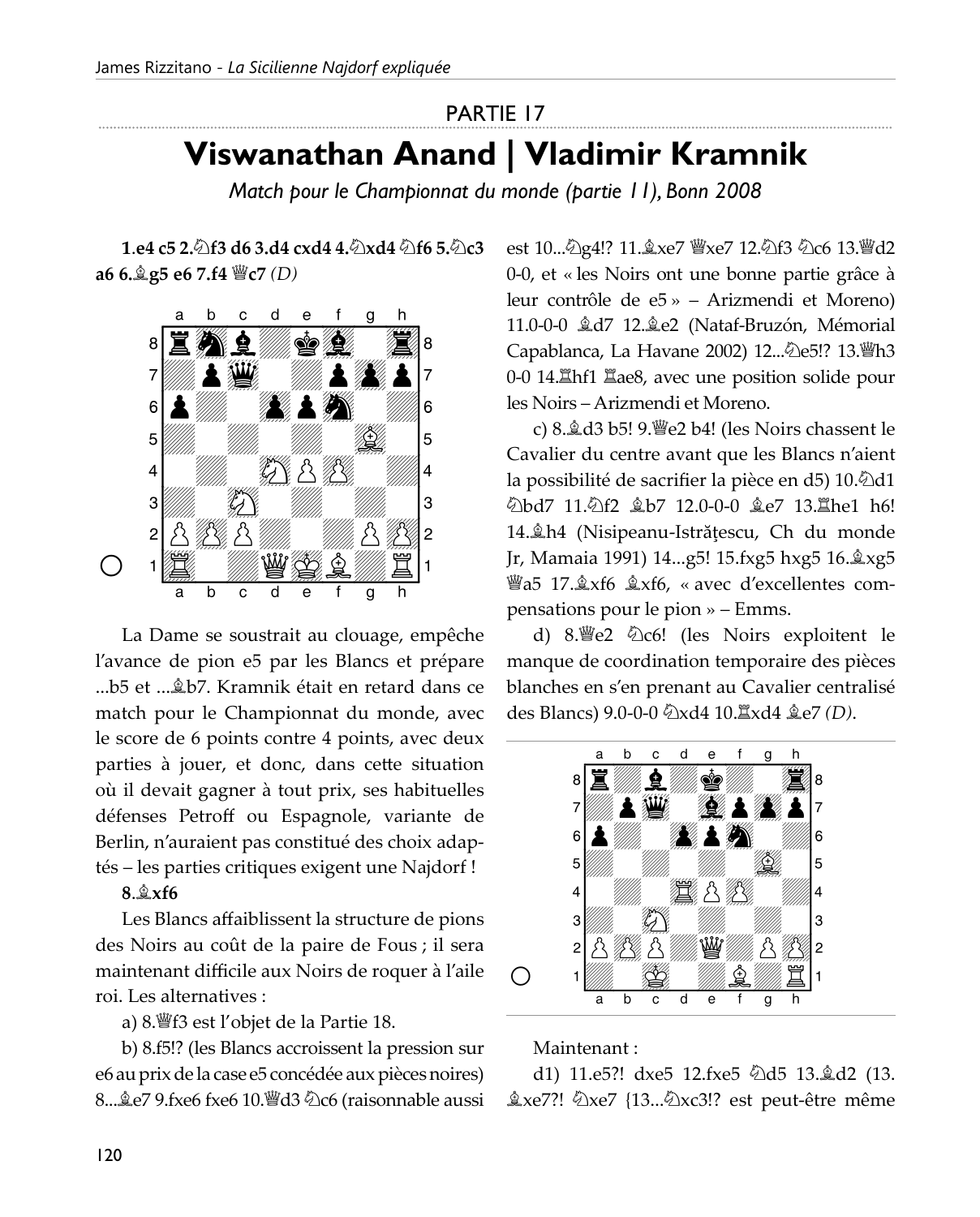meilleur, contrairement aux analyses de Kasparov} 14. De4 0-0 laissa les Blancs avec un pion e5 vulnérable dans la partie Ivanchuk-Kasparov, Tilburg 1989) 13... 2xc3 14. xc3 b5, avec des chances égales.

d2) 11.g3 &d7! 12. g2 h6 13. Ah4 &c6 s'avéra bon pour les Noirs dans la partie Ljubojević-Kasparov, Belgrade 1989. Cette partie est annotée par Igor Štohl dans Les meilleures parties de Garry Kasparov, Volume 1.

d3) 11.g4!? h6 12. th4 g5 13.e5!? dxe5 14. Lc4 *Wb8* 15.fxg5 hxg5 16. g3 hd7 avec un jeu aigu, Naiditsch-Świercz, Ch d'Europe, Budva 2009.

 $8...gxf6(D)$ 



#### $9. f5$

C'est la façon logique d'accroître la pression sur le centre des Noirs. Les alternatives :

a) 9. h5?! (cette excursion de la Dame est populaire mais douteuse, car les Noirs peuvent maintenant favorablement forcer l'échange des Dames) 9... *section* 10. section 3 and 5 and 5 and 5 and 5 and 6 and 5 and 6 and 5 and 6 and 5 and 6 and 6 and 6 and 6 and 6 and 6 and 6 and 6 and 6 and 6 and 6 and 6 and 6 and 6 and 6 and 6 and 6 and 6 and 6 and 6 a 12.g3 宫e7 13. g2 里a7! 14.0-0-0 里d8 15.a4 b6, avec une position confortable pour les Noirs qui feront suivre par ... Lad7 et ... & c7, Kamsky-Svidler, Grand Prix FIDE, Bakou 2008.

b) 9. de 2 仑 c6 (la structure de pions des

Noirs à l'aile roi a été compromise, et ils s'organisent donc pour préparer le roque à l'aile dame ; cela transpose dans une ligne solide de l'Attaque Richter-Rauzer {code ECO B67} et est plus sûr que l'alternative populaire 9...b5) 10.0-0-0 盒d7 11. ab1 0-0-0, puis:

b1) 12. c4 宫b8 13. 2xc6+ 曾xc6 14. gb3 h5 mund 1997) 16... $\&e$ 7 17.f5  $\&$ dg8 18. h3  $\&$ g4! a été recommandé par Lékó pour garder l'œil sur le pion e4 ; les chances sont égales.

b2) 12.奠e2 h5 13.罝hf1 홤b8 14.罝f3 公xd4 (une autre idée est 14...h4, avec des chances égales, Maník-Štoček, Ch de Slovaquie par équipe 2007/8) 15. Yxd4 ge7 16. Yd2 Idg8 paraît raisonnable pour les Noirs, ainsi que le suggèrent Arizmendi et Moreno.

Revenons maintenant à 9.f5 (D):



#### 9... *S*c5

Les Noirs ont une alternative solide en 9... ①c6 10.fxe6 fxe6 11. o2 ①xd4 12. 曾xd4 罝g8 13.0-0-0  $\&$ d7 14. $\&$ b3, et maintenant :

16... Ig5?! 17. Id3, les Blancs ont un léger avantage, Radjabov-Grischuk, Grand Prix FIDE, Sochi 2008) 17. 2b6 骂g4 est égal.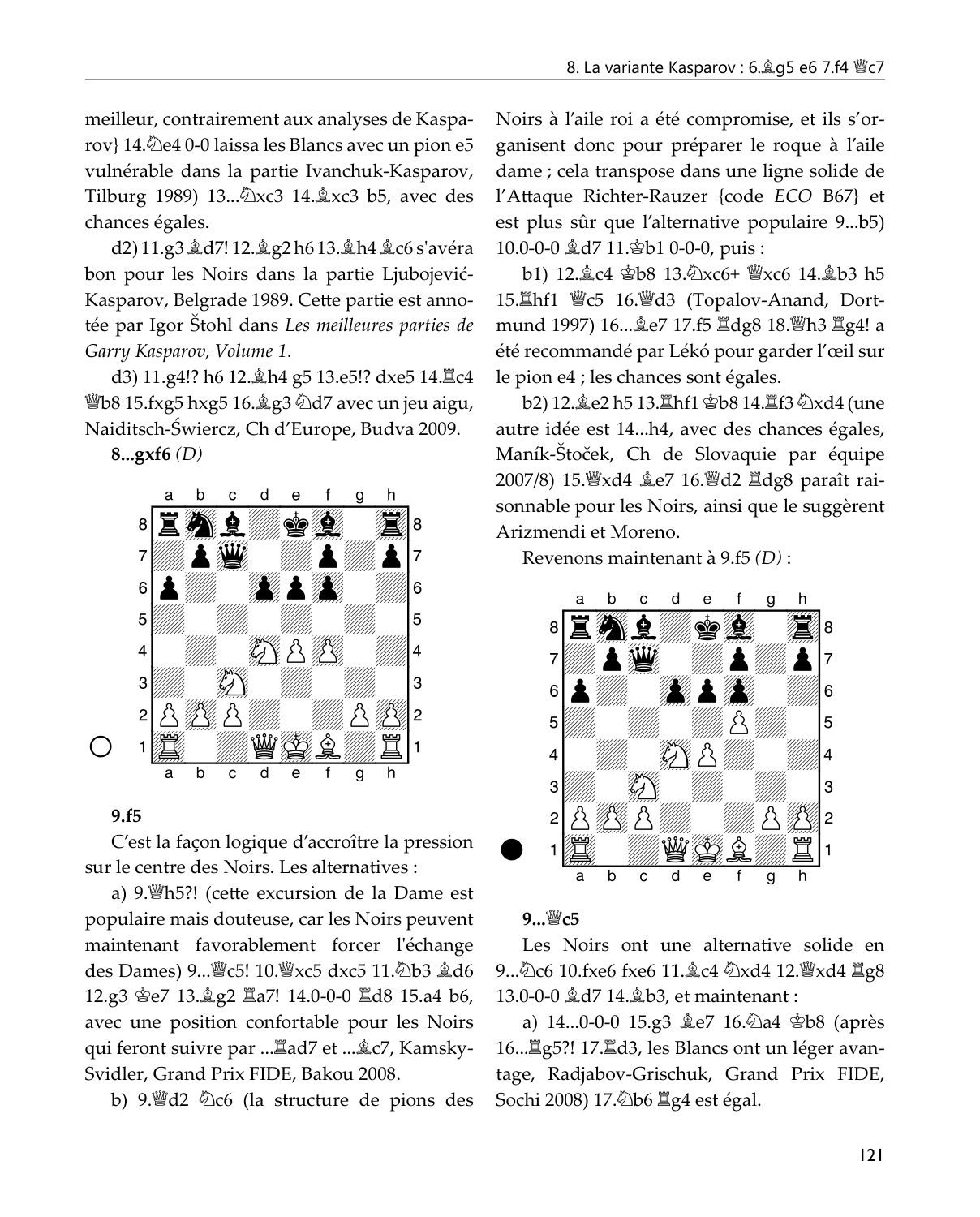b) 14... Lxg2! 15. Wxf6 Wd8 16. Wd4 Wg5+ 17. gb1 響c5 18. 響h8 0-0-0 19. 響xh7 gg7 20. 響h3 Ig6, et la paire de Fous des Noirs offre une compensation adéquate pour le pion, Smirnov-Najer, Ch de Russie, Novokuznetsk 2008.

 $10.$  \smather do 13

Le développement de la Dame prépare le grand roque et protège la case sensible e3 de façon à ce que le Cavalier d4 puisse battre en retraite.

 $10...\%$  c6 11. $\&$  b3 \epsilon 12.0-0-0 (D)



#### 12...exf5!?

Kramnik introduit une nouveauté, mais une idée qui est aussi à double tranchant n'est pas du goût de tout le monde car elle concède la case d5 aux pièces des Blancs. Un plan plus typique pour les Noirs serait de maintenir le contrôle sur les cases centrales via 12... âd7 13. Dd b5, avec une position équilibrée.

#### 13. We3!

Anand s'empare de cases noires et libère d5 pour sa Tour. Ce coup de Dame est plus incisif que 13.2d5  $\⊂>h6+14.\⊂>b1 \⊂>fs$ , avec un jeu aigu : le Roi noir a été contraint de bouger, mais la paire de Fous pourrait devenir puissante.

#### 13... <u>含g</u>7

Kramnik défend le pion f6, car 13...fxe4 14. d5 曾e6 15. d4 2xd4 16. 曾xd4 gd7 17. Dxe4 donne aux Blancs une dangereuse avance de développement.

14. d5 營e7 15. 營g3 (D)



#### 15... <u>耳g</u>8

Les alternatives sont peu appétissantes :

a) 15...0-0 16.exf5 Ie8 17. d3 2b4 18. Id4 ②xd3+ 19. wwxd3, et les Blancs ont un clair plus grâce à leur mainmise sur d5.

b) 15...ஆh6+ 16. pb1 f4 17. lh4 g g 5 18. left 2 f5 19. d3 favorise les Blancs grâce à leur meilleur développement.

16. lf4 (D)